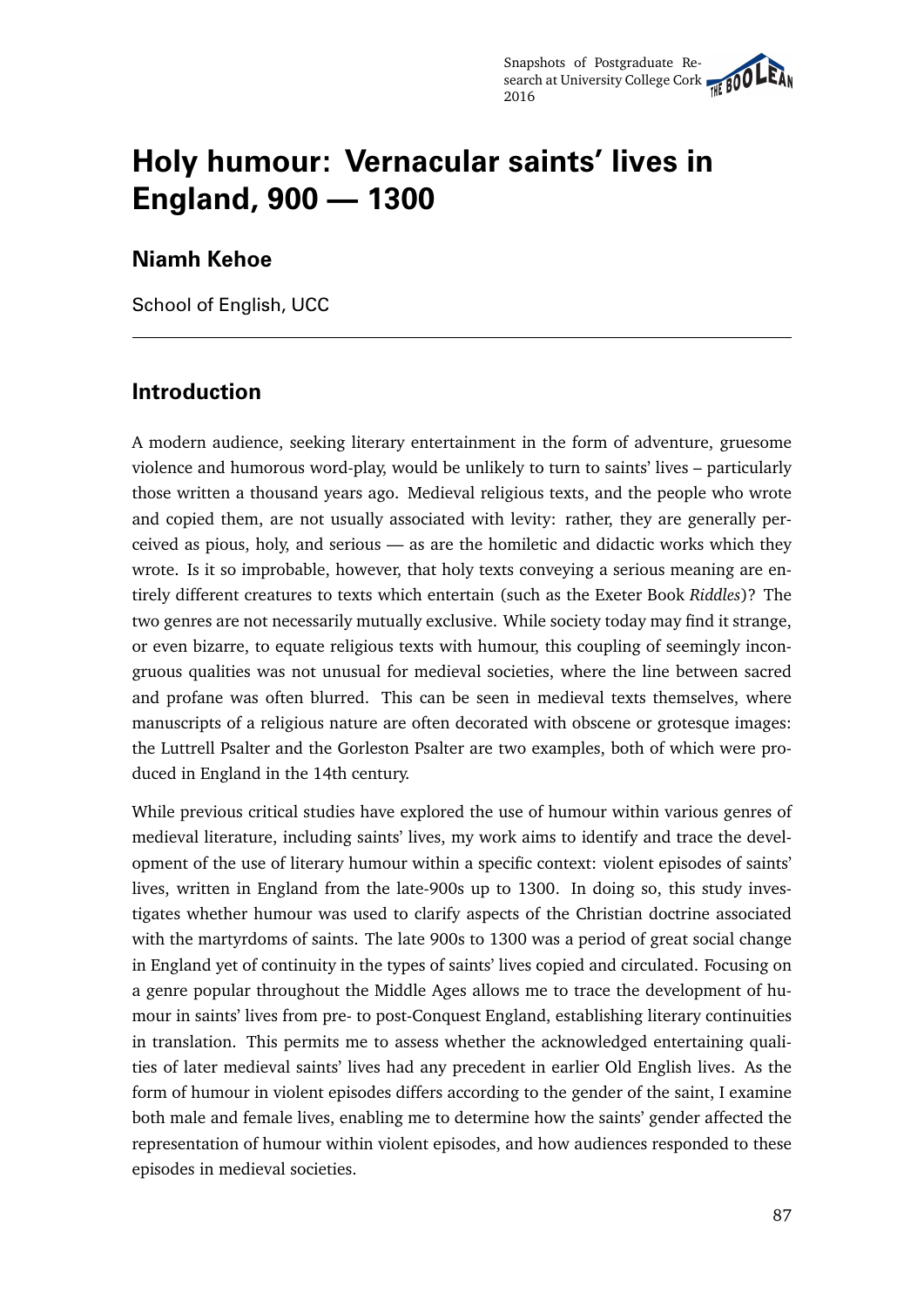This approach to early medieval saints' lives will expand our knowledge of the societies that wrote and circulated these texts, challenging the perception that early medieval society was humourless, and altering our understanding of the medieval audiences for whose benefit these texts were translated from Latin into vernacular English.

# **Medieval mischief?**

Much work has been written regarding humour and medieval works (perhaps the most notable being the Old English *Riddles*, and in Middle English literature Chaucer's *The Canterbury Tales*), and they have yielded varied results. Heroic texts, such as *Beowulf* and *The Battle of Maldon*, have been the subject of much critical and scholarly consideration, in which word-play and symbolic laughter have figured largely in the identification of humour. Much of this Old English humour has been labelled "grim" or "sombre" however, and this perception has stretched somewhat to encompass not only heroic texts but also texts of a religious nature.

The Exeter Book *Riddles* nonetheless points to a more playful sense of humour (particularly the obscene riddles), and we do have surviving evidence that life in a monastic setting may not have been as "sombre" as we often presume it was — not least that it would have been religious clergy who copied the sexual riddles. Critic Martha Bayless has pointed to admonitions spanning from the 8th to the 10th century, which rebuke members of the clergy and monastery alike for their behaviour: for their laughter, jokes, drunkenness, and feasting. Despite these frequent condemnations, the rate at which they recurred suggests the continuation of such behaviour, implying that medieval religious life may not have been as "sombre" as we picture it today.

Literary critic Mikhail Bakhtin's theory of "high" and "low" cultures has also been questioned. Rather than humour and revelry being accepted as having exclusively destabilising qualities and therefore being associated with disorder and ultimately with the "low" members of society (which consequently renders the upper echelons of society, such as members of religious orders, serious), it has now been acknowledged that humour and laughter are (and were) fluid across social groups. Humour cannot be assigned to one community of people.

Yet what of didactic and homiletic works? Would the writers of such texts have wilfully incorporated humour? Examples of literary humour within religious works should not be regarded as undermining their purpose — as we have seen humour should not be associated exclusively with being "destabilising". The use of humour to teach was by no means unusual, or unheard of; indeed it was a tradition carried down from Antiquity, and while its form may have altered with the growing influence of the Church, humour was still very much present in religious works. Concerning saints' lives in particular, historian Ernst Curtius in 1953 noted that audiences of such lives would have *expected* humour.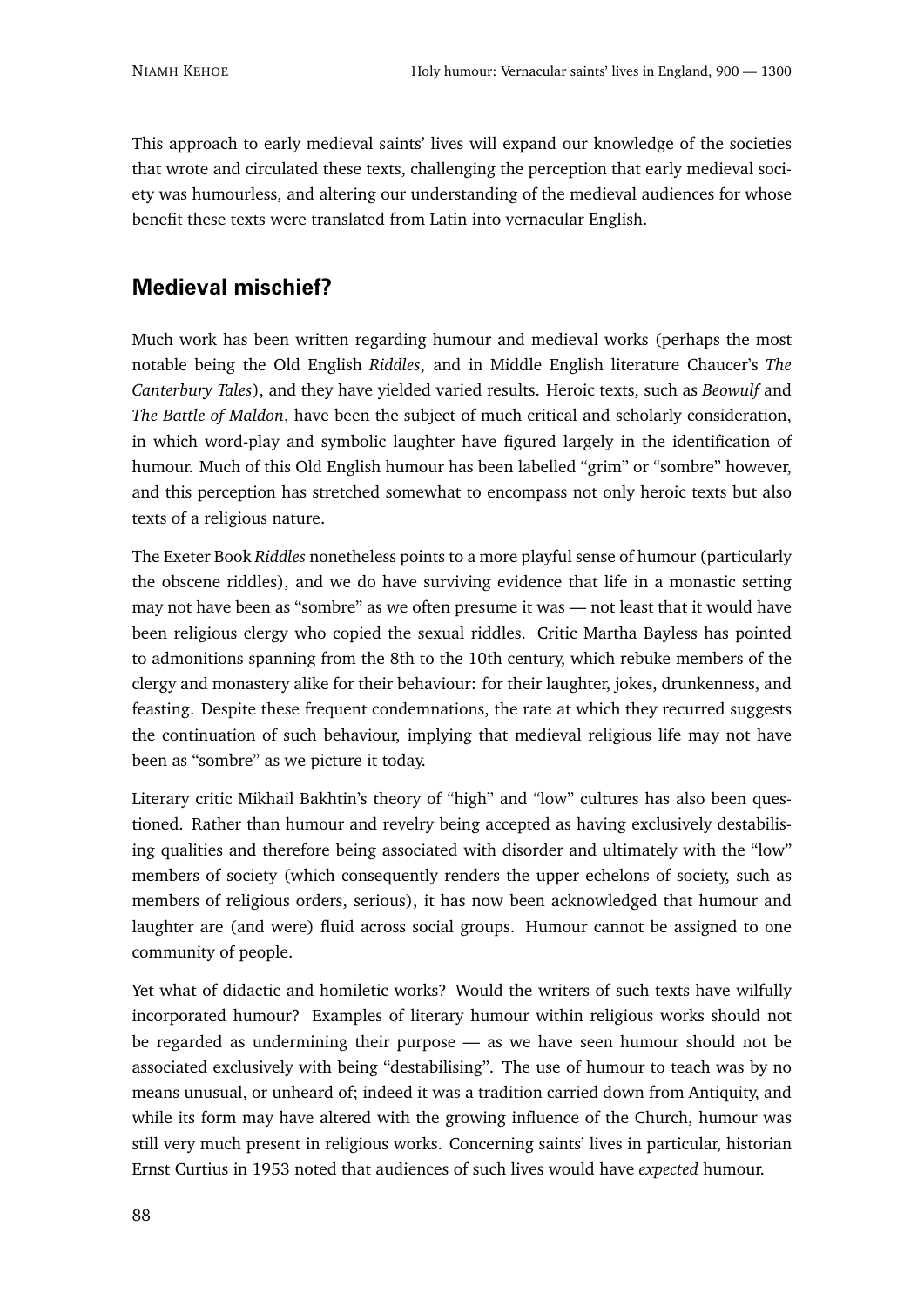#### **Saints in society**

Certainly, saints' lives are not such an unusual place to look for humour as one might think. Saints themselves played a much more prominent role in medieval society than we would attribute to them today. New candidates for sainthood were constantly being put forward, with churches competing to promote their favoured saint — theft of relics to achieve this was not uncommon. Saints also had a much more physical, as well as spiritual presence; shrines to particular saints often held a relic of the saint that people could touch, or view. It could even be said that medieval saints were the equivalent of modern-day celebrities, or akin to modern day super-heroes, due to the miracles they performed.

Saints were acknowledged as being higher beings: they were not mortal, which was confirmed during their torture scenes, as they were able to withstand instances of horrendous torture without (for the most part) feeling any pain or being physically blemished. Their torture, and (in the case of martyrs) eventual death was welcomed, as it was a necessary step towards their heavenly union with Christ.

Vernacular saints' lives, circulating in manuscript form, served a specific purpose in medieval society: to be read aloud to educate the laity in matters of Christian doctrine, many of whom would not have had access to Latin learning. They functioned as edifying texts, and the saints themselves acted as models for Christian virtue, to further strengthen the readers' or listeners' faith. Simply because these texts primarily functioned as edifying texts however, it does not necessarily follow that their lives, which were so often embellished with episodes of violence and miraculous events, were void of elements of humour. Indeed humour (often occurring within episodes of violence) may have served an integral role within these lives — to maintain audience attention, and as an effective means to direct interpretation of the narrative. By directing audience interpretation, I mean to say that humour may have been used to guide the audience away from *worldly* or everyday interpretations of violence, encouraging them instead to understand the religious significance of the saint's martyrdom symbolically. Literary critic Shari Horner has also discussed the use of humour in Old English female martyr saints' lives, stating that it encouraged a symbolic understand of the dialogue between saint and pagan.

#### **Different cultures, different concepts?**

There is of course the challenge of identifying and defining humour from past societies: would medieval societies have found the same things "funny" that we do today? To counter the difficulty of identifying the presence, form, and purpose of humour in medieval saints' lives, my work examines modern theories of humour such as incongruity, superiority, and cognitive theories, and uses these approaches to put together the essential features of humour, as well as its technical applications and effects. My work utilises texts which detail how humour was perceived and used in the Middle Ages by engaging with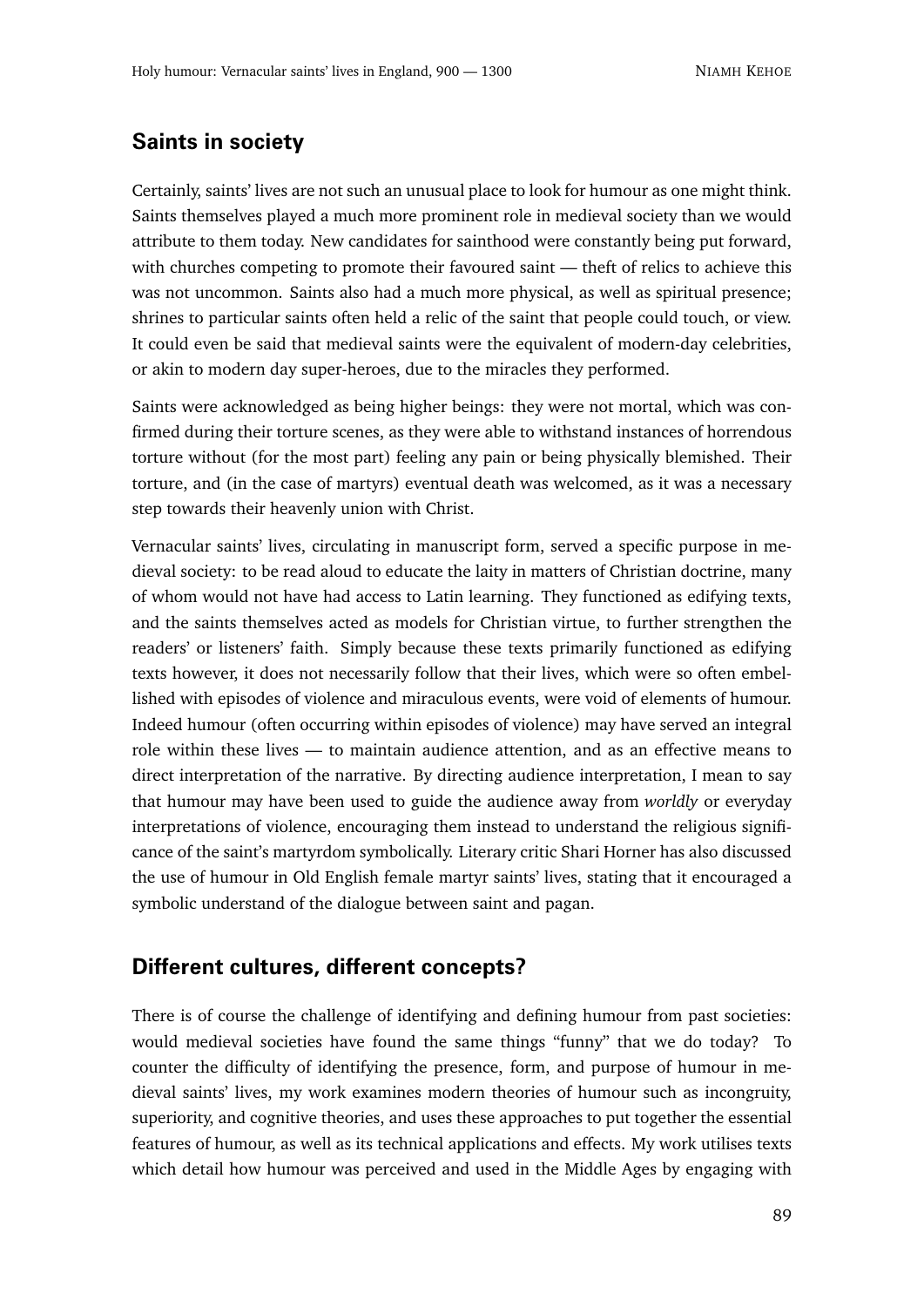arguments put forward by Bakhtin and later counter-arguments. Similarly, my research applies modern and medieval conceptions of both violence and gender to medieval saints' lives, again engaging with modern theories of pain and violence. My work also engages with modern theories of gender, primarily focusing, however, on medieval perceptions of gender in a religious context.

I further refine my analysis of the function of humour by focusing on contemporary medieval instructional works and commentaries, particularly on the rhetorical treatises known as the *artes praedicandi* and earlier texts such as Augustine's *De Doctrina Christiana*. These contemporary sources provide precedents for humour as a tool for edification. Examining both medieval and modern thoughts on humour and how it may have functioned ensures that a comprehensive understanding of humour is acquired.

## **Holy humour and horror**

My work investigates how humour was utilised during episodes of torture within saints' lives, and their ultimate martyrdom, examining the reasons why humour was portrayed in disparate ways according to the gender of the saint. The depiction of violent martyrdoms became more verbally embellished towards the end of the 13th century, and the use of humour more prominent, particularly in female saints' lives. Like Horner's symbolic interpretation, my research shows that humour was used to guide interpretation of such violence, ensuring that listeners understood correctly the intended doctrinal message underlying violent martyrdoms i.e. that the audience understood the violence symbolically, as opposed to literally. I examine how humour was used to distract or focus audience attention upon the tortures inflicted upon the saints, considering whether particularly violent martyrdoms were more significant in female lives, and addressing the rationale for this directed interpretation of violent episodes.

To achieve this, and to trace the development of humour and violence in saints' lives, my work looks at a wide range of lives spanning approximately a three hundred year time period: Ælfric's saints' lives, written circa the late 900s — early 1000s; anonymous saints' lives contemporary to these; the *Ancrene Wisse*, an instructional text written for anchorites, along with its associated Katherine Group saints' lives, written during the early 1200s; and the *South English Legendary*, first copied towards the end of the 1200s.

The body in medieval religious texts was often utilised as a personification of religious doctrine itself, or else guided how doctrine was intended to be interpreted by the audience. My work considers the concepts of the medieval religious body, and how gender may have been utilised in distinct ways to express a particular doctrinal message. This requires close examination of perceptions of both male and female members of the laity and those in religious orders, and their textual representations. Due to the nature of my research, how these perceptions changed and developed will also be examined, along with events that may have caused this. This will inform my own investigation of how humour was utilised,